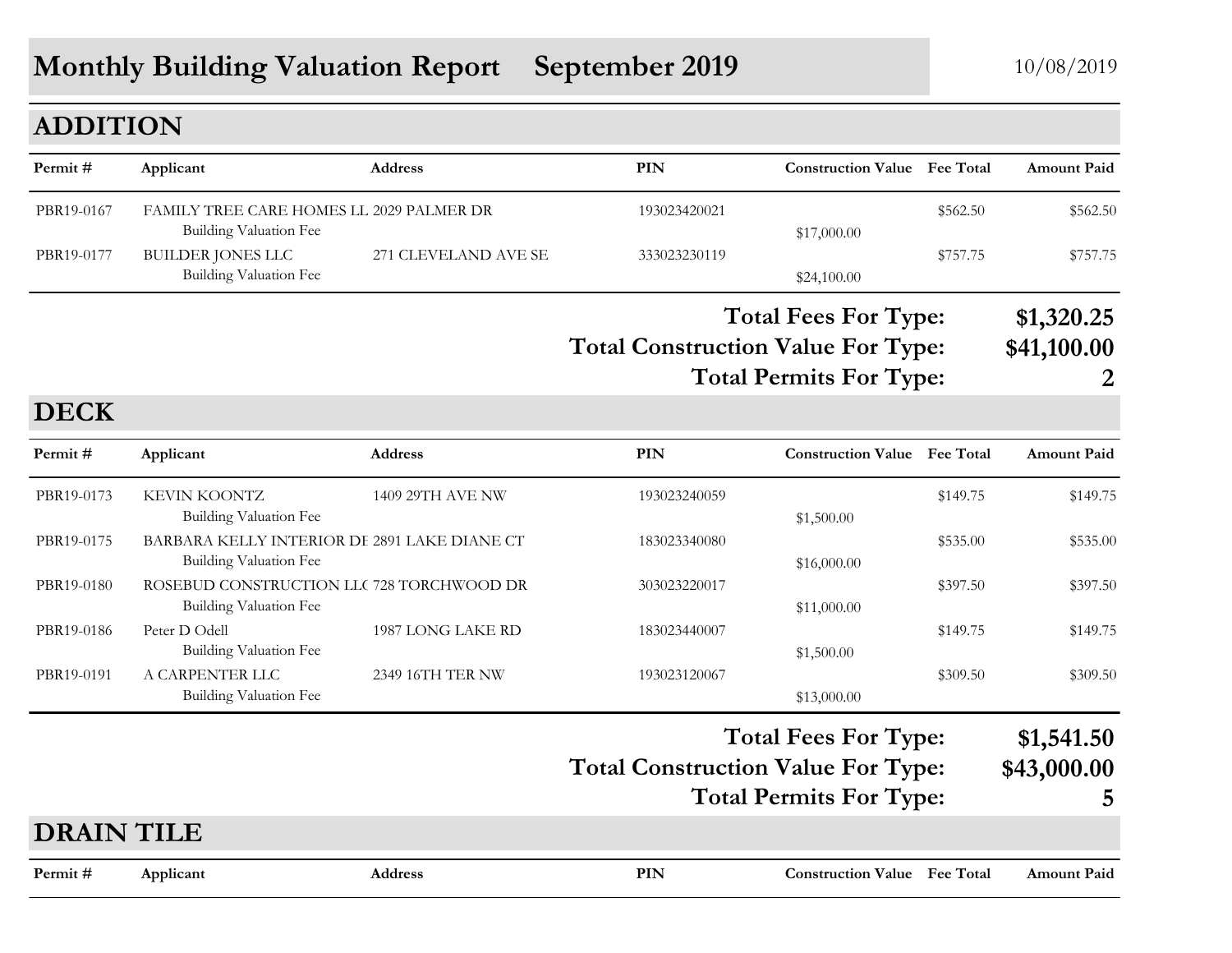| PB19-0281     | STANDARD WATER CONTROL 139 2ND AVE SE<br>Building Valuation Fee      |                   | 333023220050                                                                                               | \$5,700.00                                                    | \$174.45 | \$174.45                     |
|---------------|----------------------------------------------------------------------|-------------------|------------------------------------------------------------------------------------------------------------|---------------------------------------------------------------|----------|------------------------------|
|               |                                                                      |                   | <b>Total Fees For Type:</b><br><b>Total Construction Value For Type:</b><br><b>Total Permits For Type:</b> |                                                               |          | \$174.45<br>\$5,700.00       |
| <b>EGRESS</b> |                                                                      |                   |                                                                                                            |                                                               |          |                              |
| Permit#       | Applicant                                                            | <b>Address</b>    | <b>PIN</b>                                                                                                 | <b>Construction Value</b> Fee Total                           |          | <b>Amount Paid</b>           |
| PBR19-0156    | GERMUNDSON, THOMAS & CO 758 3RD AVE NW<br>Building Valuation Fee     |                   | 293023110039                                                                                               | \$457.00                                                      | \$63.73  | \$63.73                      |
| PBR19-0184    | <b>JP BRENNE BUILDERS</b><br>Building Valuation Fee                  | 2531 INNSBRUCK CT | 193023310126                                                                                               | \$8,000.00                                                    | \$315.00 | \$315.00                     |
| PBR19-0199    | BROTHERS ADDITION & DECK 215 1ST AVE SE<br>Building Valuation Fee    |                   | 333023230092                                                                                               | \$5,000.00                                                    | \$232.50 | \$232.50                     |
|               |                                                                      |                   | <b>Total Construction Value For Type:</b>                                                                  | <b>Total Fees For Type:</b><br><b>Total Permits For Type:</b> |          | \$611.23<br>\$13,457.00<br>3 |
|               | <b>FOUNDATION</b>                                                    |                   |                                                                                                            |                                                               |          |                              |
| Permit#       | Applicant                                                            | <b>Address</b>    | <b>PIN</b>                                                                                                 | <b>Construction Value Fee Total</b>                           |          | <b>Amount Paid</b>           |
| PBR19-0179    | JESSE TREBIL FOUNDATION SY 2041 SIOUX BLVD<br>Building Valuation Fee |                   | 303023420061                                                                                               | \$3,200.00                                                    | \$183.00 | \$183.00                     |
|               |                                                                      |                   | <b>Total Construction Value For Type:</b>                                                                  | <b>Total Fees For Type:</b><br><b>Total Permits For Type:</b> |          | \$183.00<br>\$3,200.00       |
|               | <b>GARAGE - DETACHED</b>                                             |                   |                                                                                                            |                                                               |          |                              |
| Permit#       | Applicant                                                            | Address           | <b>PIN</b>                                                                                                 | <b>Construction Value Fee Total</b>                           |          | <b>Amount Paid</b>           |
| PBR19-0178    | THOMAS GRASHORN<br>Building Valuation Fee                            | 2374 ERIN CT      | 183023130059                                                                                               | \$17,000.00                                                   | \$562.50 | \$562.50                     |
|               |                                                                      |                   |                                                                                                            |                                                               |          |                              |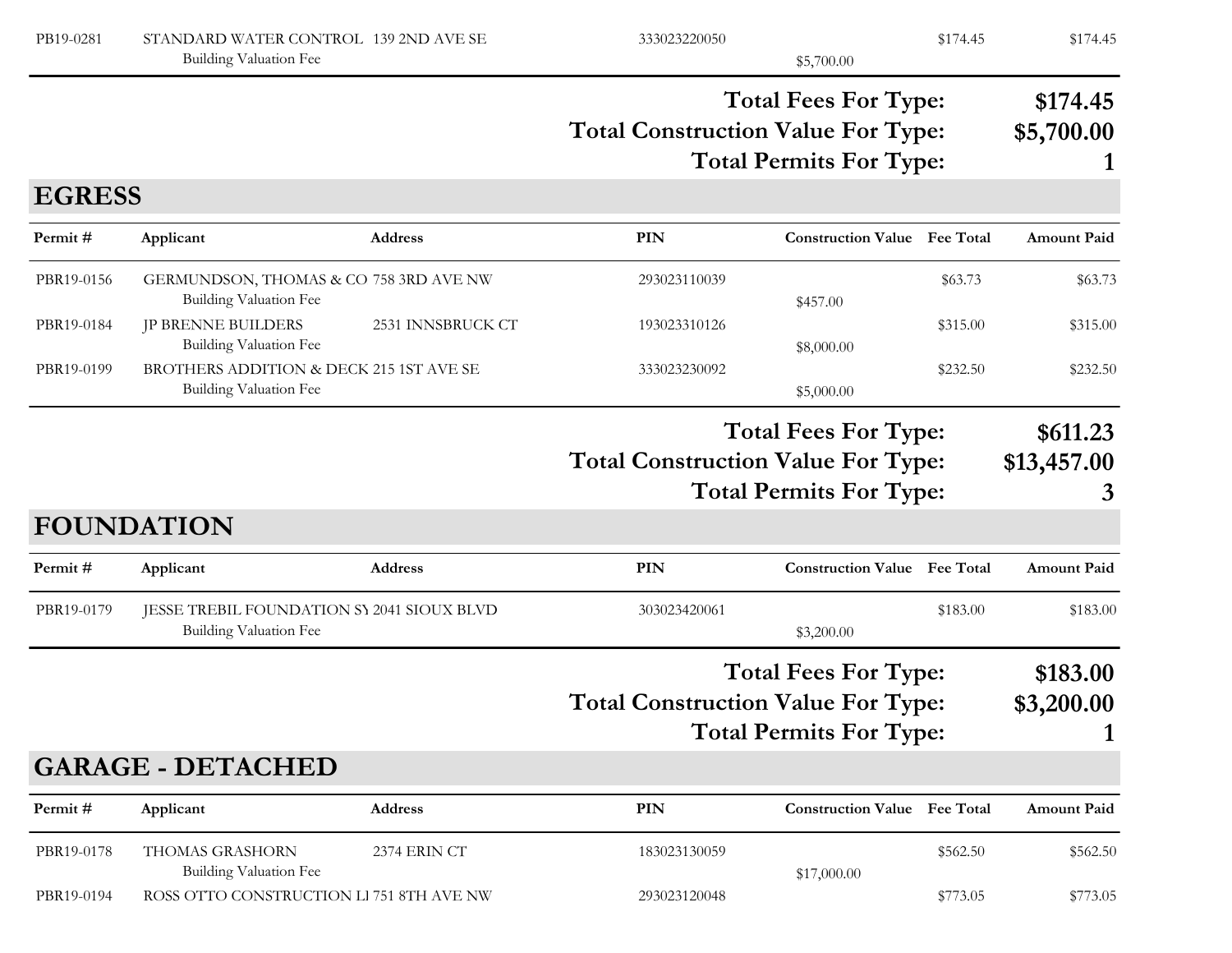|                | <b>Building Valuation Fee</b>                                                 |                       |                                           | \$25,600.00                                                   |            |                                |
|----------------|-------------------------------------------------------------------------------|-----------------------|-------------------------------------------|---------------------------------------------------------------|------------|--------------------------------|
| PBR19-0196     | <b>CORY SWINGEN</b><br><b>Building Valuation Fee</b>                          | 721 2ND AVE NW        | 293023110079                              | \$8,500.00                                                    | \$328.75   | \$328.75                       |
|                |                                                                               |                       | <b>Total Construction Value For Type:</b> | <b>Total Fees For Type:</b><br><b>Total Permits For Type:</b> |            | \$1,664.30<br>\$51,100.00<br>3 |
| <b>REMODEL</b> |                                                                               |                       |                                           |                                                               |            |                                |
| Permit#        | Applicant                                                                     | Address               | <b>PIN</b>                                | <b>Construction Value</b> Fee Total                           |            | <b>Amount Paid</b>             |
| PBR19-0164     | SEVER CONSTRUCTION<br><b>Building Valuation Fee</b>                           | 1775 OLD HIGHWAY 8 NW | 213023220017                              | \$140,000.00                                                  | \$2,609.85 | \$2,609.85                     |
| PBR19-0174     | GOODMANSON CONSTRUCTIC 2216 ORIOLE AVE<br>Building Valuation Fee              |                       | 183023140085                              | \$5,000.00                                                    | \$232.50   | \$232.50                       |
| PBR19-0182     | PETER & SON CONSTRUCTION 3031 MISSISSIPPI ST<br><b>Building Valuation Fee</b> |                       | 183023320004                              | \$40,000.00                                                   | \$1,050.25 | \$1,050.25                     |
| PBR19-0185     | SEVER CONSTRUCTION<br>Building Valuation Fee                                  | <b>651 CAMPUS DR</b>  | 323023430016                              | \$348,065.00                                                  | \$5,117.04 | \$5,117.04                     |
| PBR19-0187     | RICHARD K ARBOE<br><b>Building Valuation Fee</b>                              | 1938 LONGVIEW DR      | 183023140041                              | \$20,000.00                                                   | \$645.00   | \$645.00                       |
| PBR19-0192     | GIERTSEN COMPANY OF MINN 541 ROLLS RD<br><b>Building Valuation Fee</b>        |                       | 323023320106                              | \$10,634.00                                                   | \$265.73   | \$265.73                       |
| PBR19-0195     | MODERN EDGE HOME SERVIC 2211 DAISY CT<br><b>Building Valuation Fee</b>        |                       | 183023140109                              | \$25,000.00                                                   | \$782.50   | \$782.50                       |
|                |                                                                               |                       | <b>Total Construction Value For Type:</b> | <b>Total Fees For Type:</b>                                   |            | \$10,702.87<br>\$588,699.00    |
|                |                                                                               |                       |                                           | <b>Total Permits For Type:</b>                                |            |                                |
|                | <b>REMODEL - BASEMENT</b>                                                     |                       |                                           |                                                               |            |                                |
| Permit#        | Applicant                                                                     | Address               | <b>PIN</b>                                | <b>Construction Value Fee Total</b>                           |            | Amount Paid                    |
| PBR19-0140     | RUSSELL ROOM REMODELERS 750 MCCALLUM DR<br><b>Building Valuation Fee</b>      |                       | 323023330098                              | \$28,000.00                                                   | \$819.25   | \$819.25                       |
| PBR19-0161     | VALENTO CONTRACTING INC 2739 17TH ST NW<br><b>Building Valuation Fee</b>      |                       | 193023210061                              | \$50,000.00                                                   | \$1,242.75 | \$1,242.75                     |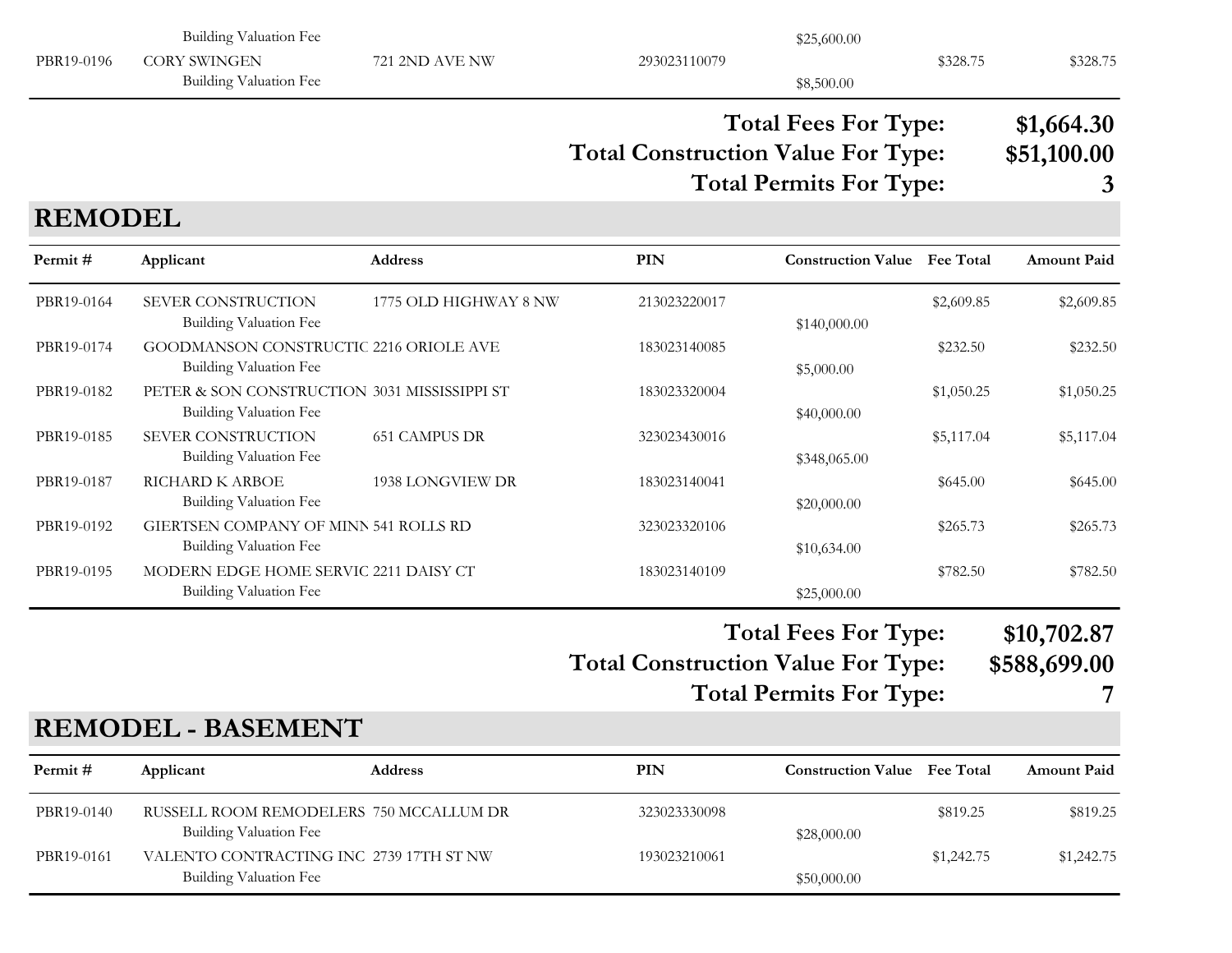### **Total Construction Value For Type: \$78,000.00 Total Fees For Type: \$2,062.00 Total Permits For Type: 2**

## **REMODEL - BATHROOM**

| PBR19-0042 | Jana Fredricks                                                   | 193 WINDSOR CT        | 313023130110                              |                                     | \$63.75  | \$63.75            |
|------------|------------------------------------------------------------------|-----------------------|-------------------------------------------|-------------------------------------|----------|--------------------|
|            | Building Valuation Fee                                           |                       |                                           | \$500.00                            |          |                    |
| PBR19-0190 | ACCENT DESIGN AND REMOD 2229 RAINBOW AVE                         |                       | 183023140074                              |                                     | \$438.75 | \$438.75           |
|            | Building Valuation Fee                                           |                       |                                           | \$12,500.00                         |          |                    |
| PBR19-0197 | <b>SWENCRAFT</b>                                                 | 530 10TH AVE NW       | 293023240087                              |                                     | \$150.00 | \$150.00           |
|            | Building Valuation Fee                                           |                       |                                           | \$2,000.00                          |          |                    |
|            |                                                                  |                       |                                           | <b>Total Fees For Type:</b>         |          | \$652.50           |
|            |                                                                  |                       | <b>Total Construction Value For Type:</b> |                                     |          | \$15,000.00        |
|            |                                                                  |                       |                                           |                                     |          |                    |
|            |                                                                  |                       |                                           | <b>Total Permits For Type:</b>      |          | 3                  |
| Roofing    |                                                                  |                       |                                           |                                     |          |                    |
| Permit#    | Applicant                                                        | <b>Address</b>        | <b>PIN</b>                                | <b>Construction Value</b> Fee Total |          | <b>Amount Paid</b> |
| PB19-0266  | SANDRO TUFINO PINEDA                                             | 214 MEHIGAN ST NW     | 1463M77489                                |                                     | \$124.50 | \$124.50           |
|            | Building Valuation Fee                                           |                       |                                           | \$3,000.00                          |          |                    |
| PB19-0267  | PATRICK MILLER CONSTRUCTI 209 WINDSOR CT                         |                       | 313023130123                              |                                     | \$272.47 | \$272.47           |
|            | Building Valuation Fee                                           |                       |                                           | \$10,930.00                         |          |                    |
| PB19-0268  | PATRICK MILLER CONSTRUCTI 210 WINDSOR CT                         |                       | 313023130124                              |                                     | \$198.39 | \$198.39           |
|            | Building Valuation Fee                                           |                       |                                           | \$6,784.80                          |          |                    |
| PB19-0269  | WILMES EXTERIORS LLC                                             | 2406 17TH AVE NW      | 183023110081                              |                                     | \$216.75 | \$216.75           |
|            | Building Valuation Fee                                           |                       |                                           | \$7,500.00                          |          |                    |
| PB19-0273  | <b>ENTIRE EXTERIORS LLC</b>                                      | 577 23RD AVE NW       | 303023130052                              |                                     | \$254.00 | \$254.00           |
|            | Building Valuation Fee                                           |                       |                                           | \$10,000.00                         |          |                    |
| PB19-0274  | Terry Loonan                                                     | 308 MEHIGAN ST NW     | 1463M04525                                |                                     | \$105.91 | \$105.91           |
|            | Building Valuation Fee                                           |                       |                                           | \$1,811.00                          |          |                    |
| PB19-0280  | <b>ZINDA GROUP LLC</b>                                           | <b>706 1ST AVE NW</b> | 293023110077                              |                                     | \$198.20 | \$198.20           |
|            | Building Valuation Fee                                           |                       |                                           | \$6,400.00                          |          |                    |
|            |                                                                  |                       |                                           |                                     |          |                    |
| PB19-0288  | GATES GENERAL CONTRACTO 560 REDWOOD LN<br>Building Valuation Fee |                       | 303023240059                              |                                     | \$290.71 | \$290.71           |
|            |                                                                  |                       |                                           | \$11,418.99                         |          |                    |

**PIN Construction Value Permit # Applicant Address Fee Total Amount Paid**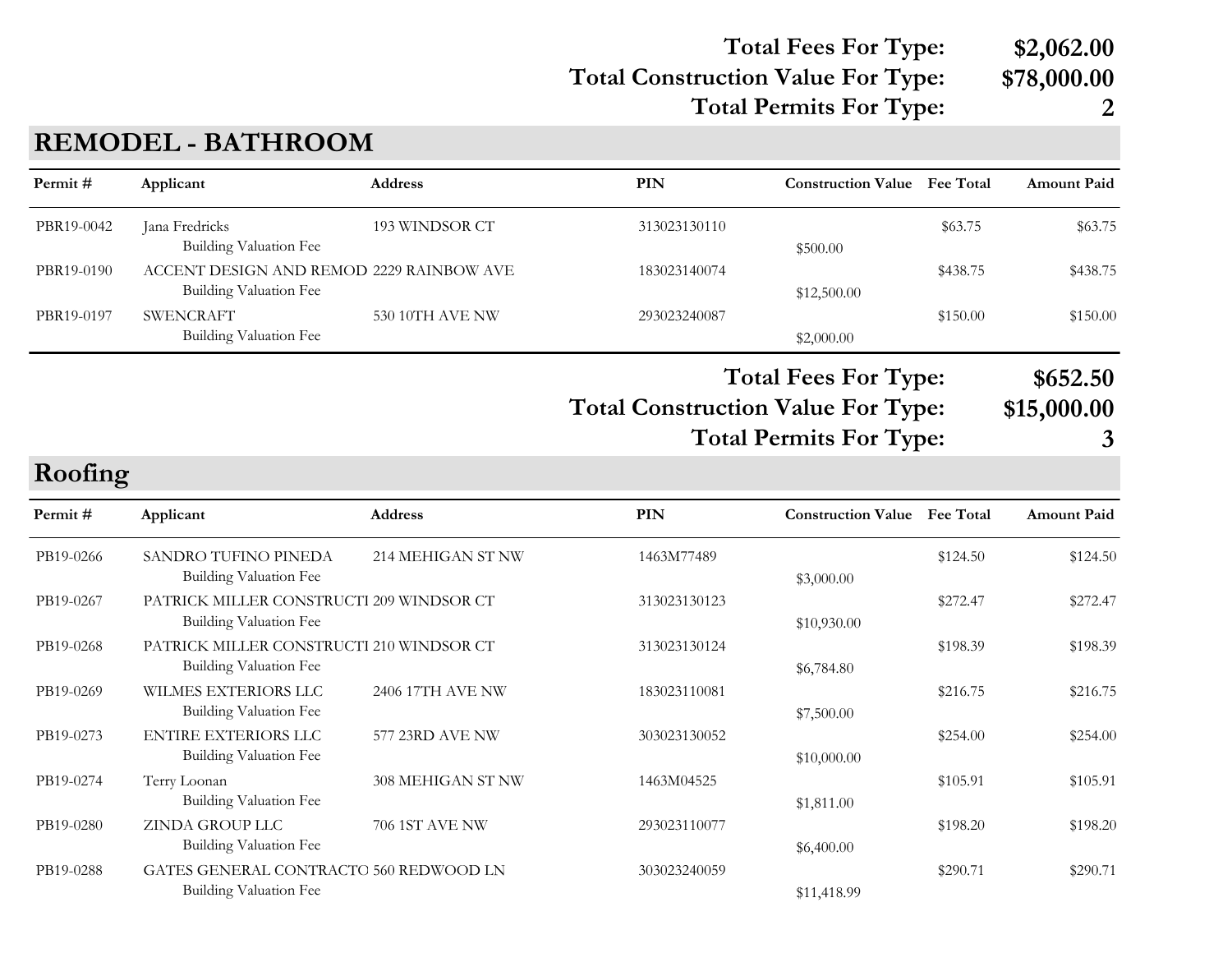| PB19-0291  | <b>IMAGE CONTRACTING LLC</b><br><b>Building Valuation Fee</b>              | 850 EMERALD CT         | 293023220019 | \$10,000.00 | \$254.00   | \$254.00   |
|------------|----------------------------------------------------------------------------|------------------------|--------------|-------------|------------|------------|
| PB19-0294  | KAT CONSTRUCTION LLC<br><b>Building Valuation Fee</b>                      | 2542 14TH AVE NW       | 173023220018 | \$19,100.00 | \$438.55   | \$438.55   |
| PB19-0296  | Jean L Martin<br><b>Building Valuation Fee</b>                             | 1710 CHATHAM TER       | 303023440078 | \$6,000.00  | \$180.00   | \$180.00   |
| PB19-0298  | Roger Henry Anderson<br><b>Building Valuation Fee</b>                      | 1551 CESSNA DR         | 1363M18450   | \$2,500.00  | \$124.25   | \$124.25   |
| PB19-0300  | ADVANTAGE CONTRUCTION<br><b>Building Valuation Fee</b>                     | 2807 COUNTY ROAD H W   | 183023210022 | \$6,500.00  | \$198.25   | \$198.25   |
| PB19-0301  | CRAFTMASTERS REMODELING 1885 STINSON BLVD<br><b>Building Valuation Fee</b> |                        | 183023330035 | \$6,200.00  | \$198.10   | \$198.10   |
| PB19-0302  | KEVIN DOOLEY SALES, INC.<br><b>Building Valuation Fee</b>                  | <b>188 15TH AVE NW</b> | 293023330057 | \$11,000.00 | \$272.50   | \$272.50   |
| PB19-0303  | KAT CONSTRUCTION LLC<br><b>Building Valuation Fee</b>                      | 2417 PLEASANT VIEW DR  | 183023230042 | \$10,500.00 | \$272.25   | \$272.25   |
| PB19-0304  | RICHARD A GRIPENTROG<br><b>Building Valuation Fee</b>                      | 520 15TH AVE SW        | 323023320088 | \$5,000.00  | \$161.50   | \$161.50   |
| PB19-0305  | <b>CUSTOM REMODELERS INC</b><br><b>Building Valuation Fee</b>              | 1901 FREDEEN CT        | 193023410060 | \$13,365.00 | \$327.68   | \$327.68   |
| PBR19-0188 | JACKSON & ASSOCIATES LLC<br><b>Building Valuation Fee</b>                  | 1370 7TH ST NW         | 293023220006 | \$46,430.00 | \$1,299.17 | \$1,299.17 |
| PBR19-0198 | ROOF COMPANY NA INC<br><b>Building Valuation Fee</b>                       | 708 CLEVELAND AVE SW   | 323023440025 | \$32,000.00 | \$982.58   | \$982.58   |
| PBR19-0201 | LEGACY RESTORATION LLC<br><b>Building Valuation Fee</b>                    | 929 OLD HWY 8 NW       | 293023110105 | \$36,725.85 | \$673.36   | \$673.36   |
| PBR19-0202 | LEGACY RESTORATION LLC<br><b>Building Valuation Fee</b>                    | 939 OLD HWY 8 NW       | 293023110106 | \$31,903.20 | \$608.45   | \$608.45   |
| PBR19-0203 | LEGACY RESTORATION LLC<br><b>Building Valuation Fee</b>                    | 949 OLD HWY 8 NW       | 293023110106 | \$30,755.44 | \$595.38   | \$595.38   |
| PBR19-0204 | LEGACY RESTORATION LLC<br><b>Building Valuation Fee</b>                    | 959 OLD HWY 8 NW       | 293023110106 | \$37,239.30 | \$686.12   | \$686.12   |
| PBR19-0205 | LEGACY RESTORATION LLC<br><b>Building Valuation Fee</b>                    | 969 OLD HWY 8 NW       | 293023110106 | \$31,993.92 | \$608.50   | \$608.50   |

**Total Fees For Type: \$9,541.57**

**Total Construction Value For Type: \$395,057.50**

**Total Permits For Type: 25**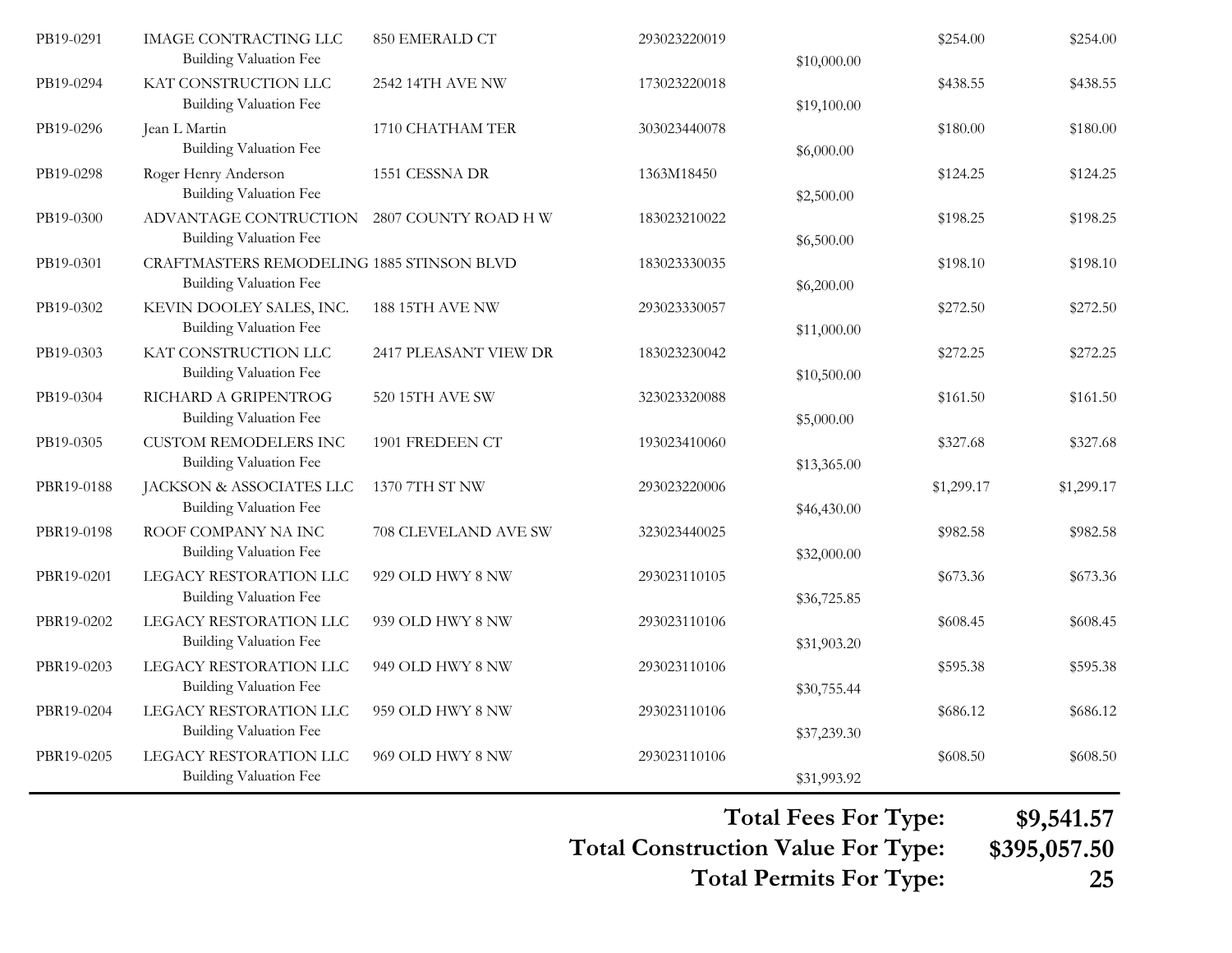# **Roofing/Siding**

| Permit #  | Applicant                                                                 | <b>Address</b>          | PIN          | <b>Construction Value</b> Fee Total |          | <b>Amount Paid</b> |
|-----------|---------------------------------------------------------------------------|-------------------------|--------------|-------------------------------------|----------|--------------------|
| PB19-0293 | ZUPS CONSTRUCTION LLC<br>Building Valuation Fee                           | <b>1886 29TH AVE NW</b> | 183023330066 | \$8,000.00                          | \$217.00 | \$217.00           |
| PB19-0295 | FAMILY TREE CARE HOMES LL 2029 PALMER DR<br><b>Building Valuation Fee</b> |                         | 193023420021 | \$13,000.00                         | \$309.50 | \$309.50           |
| PB19-0312 | CONDOR FIREPLACE & STONE 1751 7TH ST NW<br>Building Valuation Fee         |                         | 303023140017 | \$7,000.00                          | \$198.50 | \$198.50           |

**Total Construction Value For Type: \$28,000.00 Total Fees For Type: \$725.00 Total Permits For Type: 3**

**Siding**

| Permit #  | Applicant                                                              | <b>Address</b>     | <b>PIN</b>   | <b>Construction Value</b> Fee Total |          | <b>Amount Paid</b> |
|-----------|------------------------------------------------------------------------|--------------------|--------------|-------------------------------------|----------|--------------------|
| PB19-0285 | BUILDERS & REMODELERS, IN 2605 EASTMAN DR NE<br>Building Valuation Fee |                    | 183023210059 | \$14,500.00                         | \$337.25 | \$337.25           |
| PB19-0289 | CUSTOM REMODELERS INC<br>Building Valuation Fee                        | 1940 HAINES AVE    | 313023110043 | \$4,960.00                          | \$161.48 | \$161.48           |
| PB19-0299 | JASON R WAHL<br>Building Valuation Fee                                 | 2300 THORNDALE AVE | 183023130025 | \$15,000.00                         | \$346.50 | \$346.50           |
| PB19-0311 | BEAR ROOFING & EXTERIORS 12 20TH AVE SW<br>Building Valuation Fee      |                    | 313023120138 | \$8,000.00                          | \$217.00 | \$217.00           |

### **Total Construction Value For Type: \$42,460.00 Total Fees For Type: \$1,062.23**

**Total Permits For Type: 4**

## **SOLAR PANELS**

| Permit#    | Applicant                                     | <b>Address</b>   | PIN          | <b>Construction Value</b> Fee Total |          | <b>Amount Paid</b> |
|------------|-----------------------------------------------|------------------|--------------|-------------------------------------|----------|--------------------|
| PBR19-0171 | ALL ENERGY SOLAR<br>Building Valuation Fee    | 93 16TH AVE SW   | 323023220019 | \$9,500.00                          | \$356.25 | \$356.25           |
| PBR19-0183 | TruNorth Solar, LLC<br>Building Valuation Fee | 1431 ROSEWOOD CT | 203023230087 | \$17,062.50                         | \$564.23 | \$564.23           |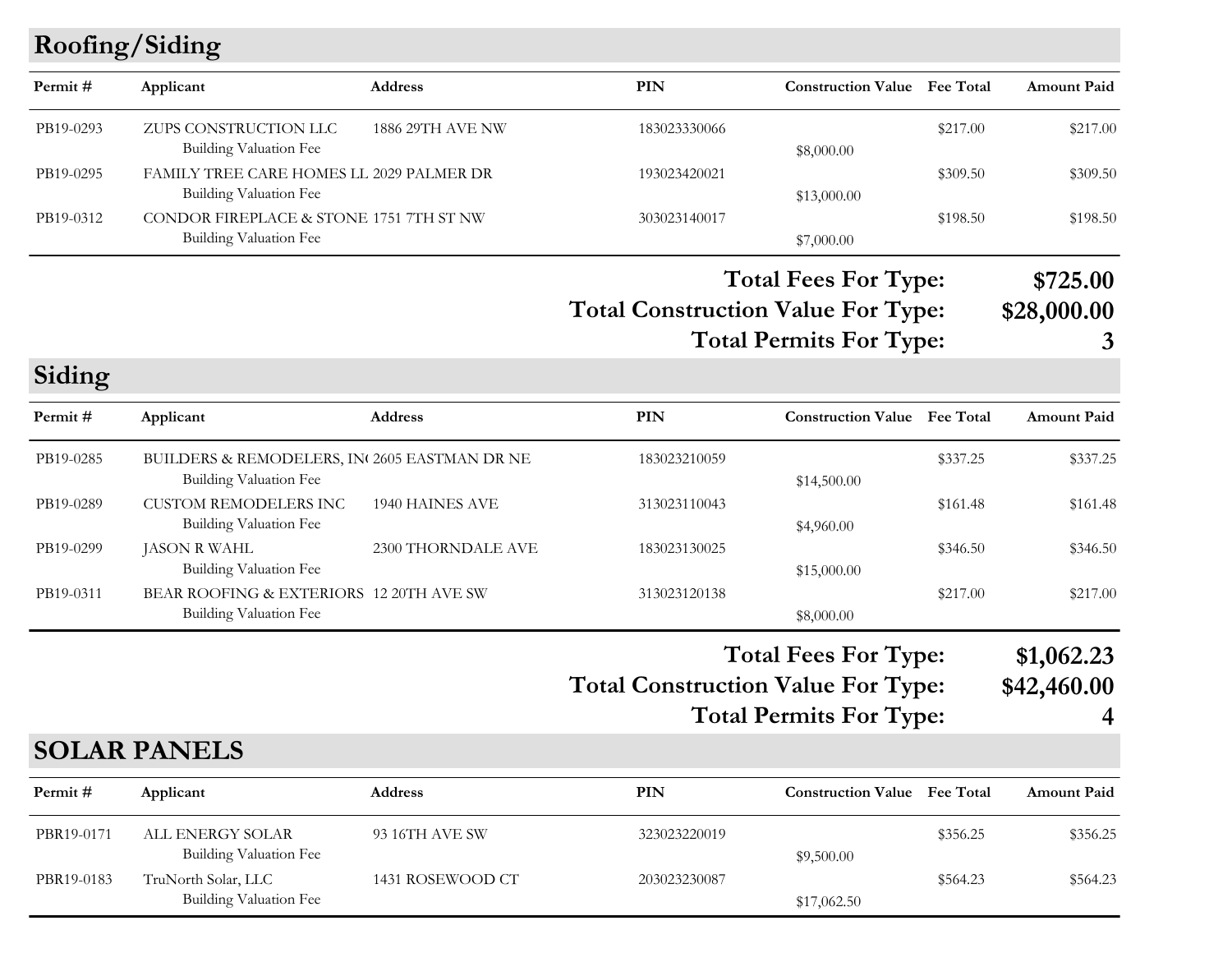# **Total Fees For Type: \$920.48**

### **Total Construction Value For Type: \$26,562.50**

**Total Permits For Type: 2**

# **WINDOWS/DOORS**

| Permit#   | Applicant                                                                | Address               | <b>PIN</b>   | <b>Construction Value</b> Fee Total |          | Amount Paid |
|-----------|--------------------------------------------------------------------------|-----------------------|--------------|-------------------------------------|----------|-------------|
| PB19-0098 | <b>CUSTOM REMODELERS INC</b><br>Building Valuation Fee                   | 784 SILVER LAKE RD NW | 303023210002 | \$5,169.00                          | \$179.58 | \$179.58    |
| PB19-0163 | WINDOW WORLD TWIN CITIES 2928 BROOKSHIRE LN<br>Building Valuation Fee    |                       | 193023230023 | \$2,230.00                          | \$124.12 | \$124.12    |
| PB19-0270 | RENEWAL BY ANDERSEN LLC 1727 ROXANNA LN<br><b>Building Valuation Fee</b> |                       | 193023220019 | \$8,110.00                          | \$235.06 | \$235.06    |
| PB19-0271 | RENEWAL BY ANDERSEN LLC 1135 CHELSEA CT<br>Building Valuation Fee        |                       | 203023340099 | \$18,311.00                         | \$420.16 | \$420.16    |
| PB19-0275 | RENEWAL BY ANDERSEN LLC 160 WINDSOR LN<br>Building Valuation Fee         |                       | 313023120027 | \$13,150.00                         | \$327.58 | \$327.58    |
| PB19-0276 | RENEWAL BY ANDERSEN LLC 466 9TH AVE NW<br>Building Valuation Fee         |                       | 293023310005 | \$19,996.00                         | \$439.00 | \$439.00    |
| PB19-0277 | RENEWAL BY ANDERSEN LLC 600 RIVIERA DR<br>Building Valuation Fee         |                       | 323023320034 | \$12,635.00                         | \$309.32 | \$309.32    |
| PB19-0278 | RENEWAL BY ANDERSEN LLC 1615 3RD ST SW<br><b>Building Valuation Fee</b>  |                       | 313023140106 | \$5,452.00                          | \$179.73 | \$179.73    |
| PB19-0279 | RENEWAL BY ANDERSEN LLC 2921 BROOKSHIRE LN<br>Building Valuation Fee     |                       | 193023320032 | \$11,161.00                         | \$290.58 | \$290.58    |
| PB19-0284 | NEW WINDOWS FOR AMERICA 1637 LONGVIEW DR<br>Building Valuation Fee       |                       | 183023140046 | \$2,100.00                          | \$124.05 | \$124.05    |
| PB19-0286 | RENEWAL BY ANDERSEN LLC 278 3RD AVE SE<br>Building Valuation Fee         |                       | 333023230036 | \$5,106.00                          | \$179.55 | \$179.55    |
| PB19-0287 | RENEWAL BY ANDERSEN LLC 20 WINDSOR LN # 314A<br>Building Valuation Fee   |                       | 313023120367 | \$4,172.00                          | \$45.40  | \$45.40     |
| PB19-0292 | SCHERER BROTHERS LUMBER 1656 18TH AVE NW<br>Building Valuation Fee       |                       | 193023110073 | \$5,130.00                          | \$179.57 | \$179.57    |
| PB19-0297 | <b>CUSTOM REMODELERS INC</b><br>Building Valuation Fee                   | 2823 FOREST DALE RD   | 303023240042 | \$8,060.00                          | \$235.03 | \$235.03    |
| PB19-0306 | SCHERER BROTHERS LUMBER 2520 WEXFORD CT<br><b>Building Valuation Fee</b> |                       | 303023340087 | \$19,841.00                         | \$438.92 | \$438.92    |
| PB19-0307 | PELLA NORTHLAND                                                          | 311 ASCOT CT          | 303023310048 |                                     | \$216.61 | \$216.61    |